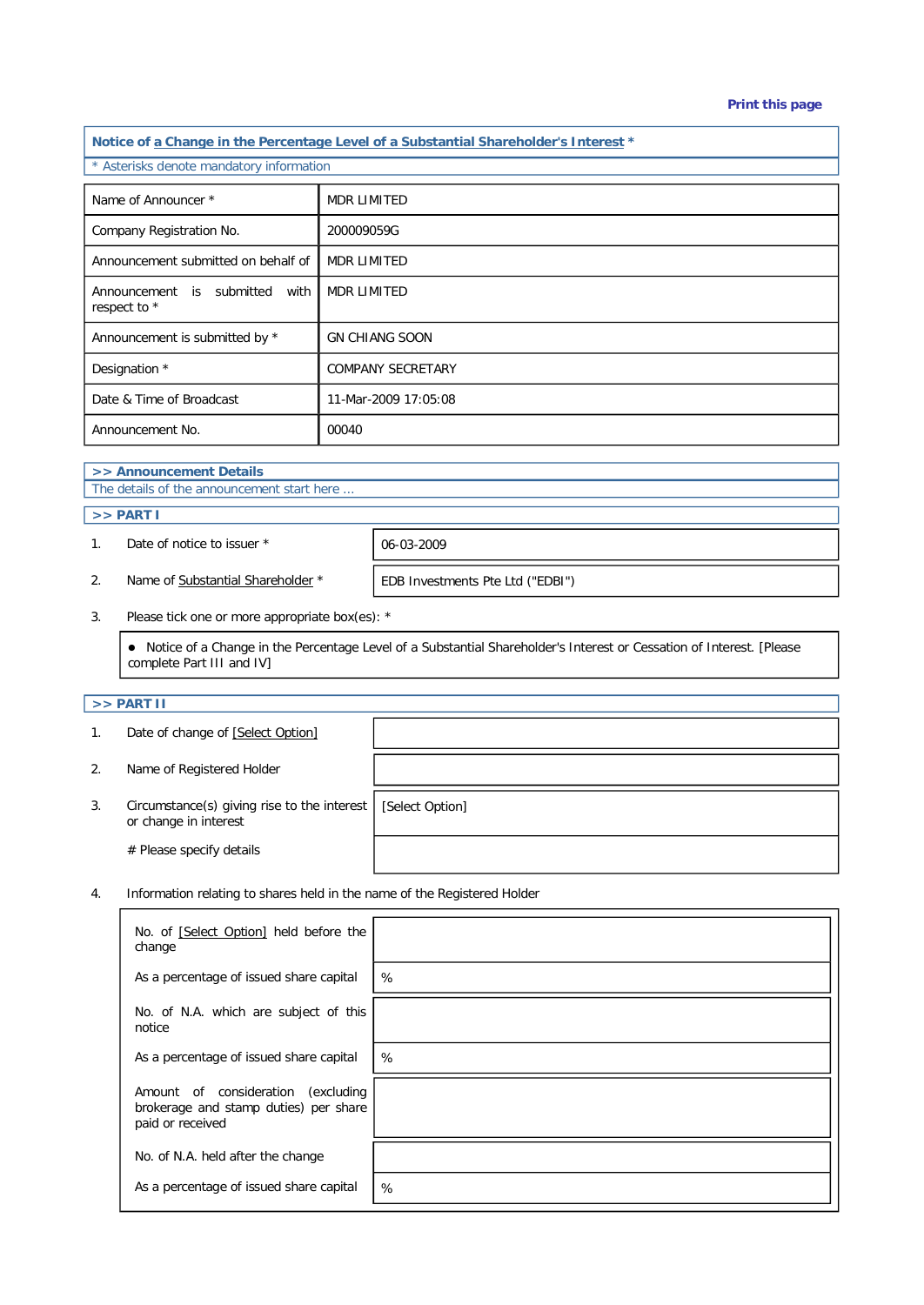| $>>$ PART III |                                                                      |                                                                                                                                                                                                                                                                                                                                                                                                                                                                                                                                                                                                                                                                                                                                             |  |  |  |  |
|---------------|----------------------------------------------------------------------|---------------------------------------------------------------------------------------------------------------------------------------------------------------------------------------------------------------------------------------------------------------------------------------------------------------------------------------------------------------------------------------------------------------------------------------------------------------------------------------------------------------------------------------------------------------------------------------------------------------------------------------------------------------------------------------------------------------------------------------------|--|--|--|--|
| 1.            | Date of change of Interest                                           | 25-09-2008                                                                                                                                                                                                                                                                                                                                                                                                                                                                                                                                                                                                                                                                                                                                  |  |  |  |  |
| 2.            | The change in the percentage level                                   | From 6.504 % To 5.702 %                                                                                                                                                                                                                                                                                                                                                                                                                                                                                                                                                                                                                                                                                                                     |  |  |  |  |
| 3.            | Circumstance(s) giving rise to the interest<br>or change in interest | # Others                                                                                                                                                                                                                                                                                                                                                                                                                                                                                                                                                                                                                                                                                                                                    |  |  |  |  |
|               | # Please specify details                                             | PLE Investments Pte Ltd ("PLEI") and M-Commerce Ventures Pte Ltd<br>("MCV") hold ordinary shares in mDR ("mDR shares") and their percentage<br>shareholding interests in mDR as at 30 June 2008 were 5.129% and 1.375%<br>respectively. EDBI is deemed interested in mDR shares held by PLEI and<br>MCV as EDBI has controlling interests in PLEI and MCV.                                                                                                                                                                                                                                                                                                                                                                                  |  |  |  |  |
|               |                                                                      | On 10 November 2008, EDBI announced that its percentage shareholdings<br>in mDR (computed based on a total of 1,738,753,519 mDR shares as set out<br>in mDR's 1st Half 2008 financial statements) had decreased from 6.5% as at<br>30 June 2008 to 5.9% as at 3 November 2008, as a result of distributions in<br>specie of a total of 22,233,495 mDR shares by MCV to its members<br>(including EDBI) on 25 September 2008, 7 October 2008 and 3 November<br>2008.                                                                                                                                                                                                                                                                         |  |  |  |  |
|               |                                                                      | EDBI wishes to provide a revised notification of the change to its percentage<br>shareholdings in mDR to supercede the previous notification of 10 November<br>2008 for the following reasons:                                                                                                                                                                                                                                                                                                                                                                                                                                                                                                                                              |  |  |  |  |
|               |                                                                      | (a) all of the 23,912,675 mDR shares owned by MCV (including the<br>22,233,495 mDR shares referred to above) were distributed in specie to its<br>members on 25 September 2008; and                                                                                                                                                                                                                                                                                                                                                                                                                                                                                                                                                         |  |  |  |  |
|               |                                                                      | (b) to account for the allotments of a total of 45,974,233 new mDR shares<br>to Value Capital Asset Management Limited ("VCAM") on 4 August 2008, 25<br>August 2008 and 22 September 2008 as announced by mDR ("VCAM Share<br>Allotment"), which increased the total mDR shares from 1,738,753,519 as at<br>30 June 2008 to 1,784,727,752 as at 22 September 2008 through to 25<br>September 2008.                                                                                                                                                                                                                                                                                                                                          |  |  |  |  |
|               |                                                                      | As a result of:                                                                                                                                                                                                                                                                                                                                                                                                                                                                                                                                                                                                                                                                                                                             |  |  |  |  |
|               |                                                                      | (A) distributions in specie by MCV on 25 September 2008 of a total of<br>23,912,675 mDR shares comprising:<br>(i) $1,677,691$ mDR shares to CTI(H) Pte Ltd;<br>(ii) 1,677,691 mDR shares to Pacific Century Regional Developments Ltd;<br>(iii) 12,586,400 mDR shares to EDBI;<br>(iv) 1,677,691 mDR shares to Global Times Ventures GmbH & Co. KG;<br>(v) 839,590 mDR shares to Keppel Communications Pte Ltd;<br>(vi) 1,677,691 mDR shares to Cipio Partners Holdings I GmbH;<br>(vii) 419,050 mDR shares to Saints Capital IV, L.P.;<br>(viii) 1,677,691 mDR shares to Siemens Venture Capital Fund GmbH;<br>(ix) 839,590 mDR shares to Infocomm Investments Pte Ltd; and<br>(x) 839,590 mDR shares to Infosys Technologies Limited; and |  |  |  |  |
|               |                                                                      | (B) the VCAM Share Allotment,                                                                                                                                                                                                                                                                                                                                                                                                                                                                                                                                                                                                                                                                                                               |  |  |  |  |
|               |                                                                      | the changes to the number of mDR shares held by, and the percentage<br>shareholdings in mDR of, PLEI, MCV and EDBI were as follows:                                                                                                                                                                                                                                                                                                                                                                                                                                                                                                                                                                                                         |  |  |  |  |
|               |                                                                      | (1) PLEI: although the total number of 89,172,338 mDR shares held by PLEI<br>remained unchanged, PLEI's percentage shareholding in mDR decreased<br>from 5.129% as at 30 June 2008 to 4.996% as at 22 September 2008<br>through to 25 September 2008; and                                                                                                                                                                                                                                                                                                                                                                                                                                                                                   |  |  |  |  |
|               |                                                                      | (2) MCV: the total number of mDR shares held by MCV decreased from<br>23,912,675 mDR shares as at 30 June 2008 to nil as at 25 September 2008<br>and MCV's percentage shareholding in mDR decreased from 1.375% as at<br>30 June 2008 to nil as at 25 September 2008; and                                                                                                                                                                                                                                                                                                                                                                                                                                                                   |  |  |  |  |
|               |                                                                      | (3) EDBI: the total number of mDR shares held directly by EDBI increased<br>from nil as at 30 June 2008 to 12,586,400 mDR shares as at 25 September<br>2008 and EDBI's direct percentage shareholding in mDR increased from nil                                                                                                                                                                                                                                                                                                                                                                                                                                                                                                             |  |  |  |  |